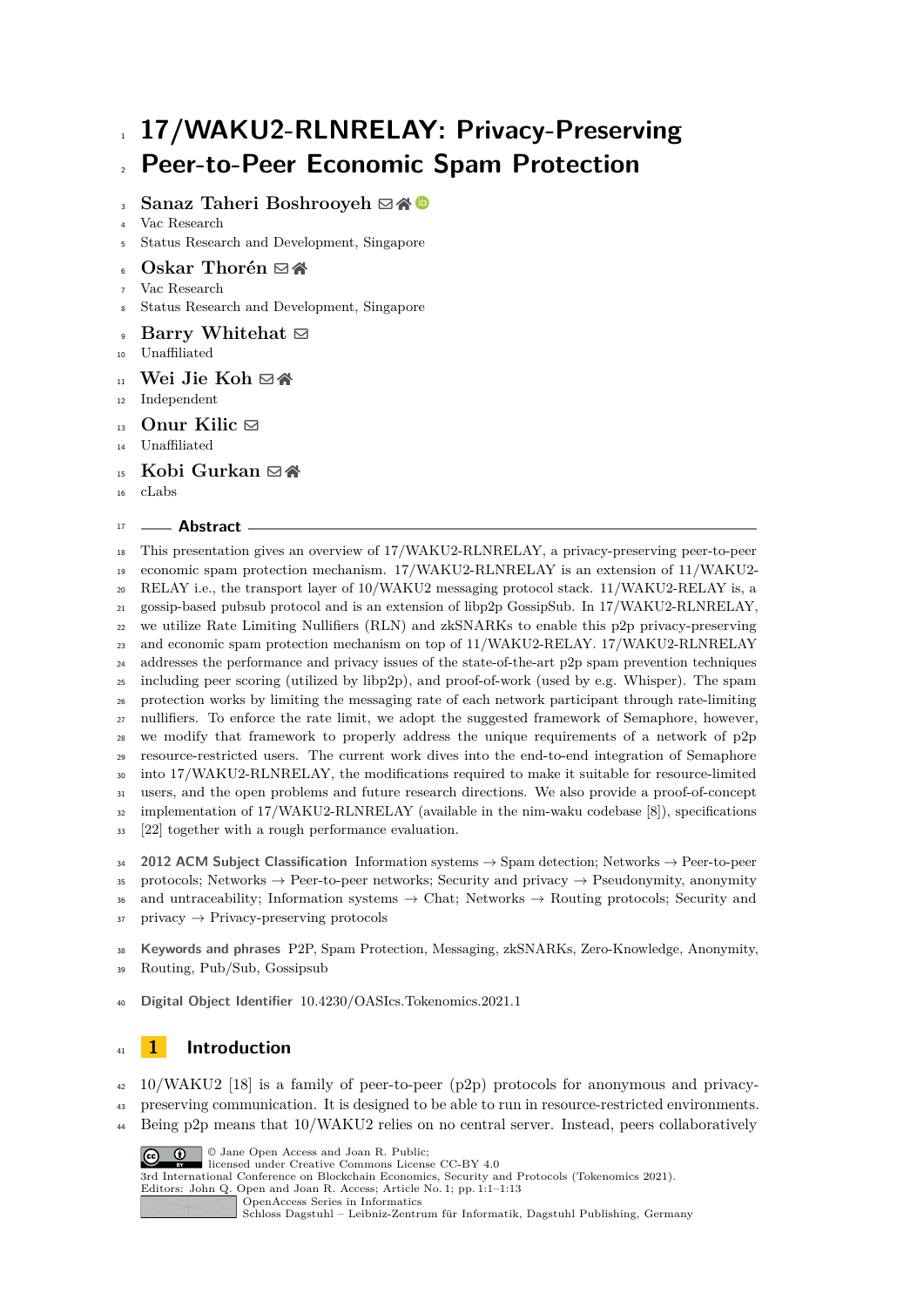#### **1:2 17/WAKU2-RLNRELAY: Privacy-Preserving Peer-to-Peer Economic Spam Protection**

 deliver messages in the network. 11/WAKU2-RELAY constitutes the transport layer of 10/WAKU2 and aims at being privacy-preserving in which no one knows the owner and <sup>47</sup> the receiver of a message except the two ends of the communication. Many of the design choices in this layer are centered around the anonymity requirement. 11/WAKU2-RELAY is a gossip-based pubsub protocol and a thin layer over the libp2p GossipSub [\[1\]](#page-11-1) routing protocol. Its gossip-based structure enables a great level of receiver anonymity [\[32\]](#page-12-2). Peers in 11/WAKU2-RELAY congregate around topics they are interested in and can send messages to topics. Each message gets delivered to all peers subscribed to the topic. Each peer has a constant number of direct connections/neighbors. To publish a message, the author forwards <sup>54</sup> its message to a subset of neighbors. The neighbors proceed similarly till the message gets propagated in the network of the subscribed peers.

 In addition to 11/WAKU2-RELAY, 10/WAKU2 features other types of protocols for running in resource-restricted environments. Among which are the request/response protocols of 12/WAKU2-FILTER [\[20\]](#page-12-3) which is a light-weight version of 11/WAKU2-RELAY for devices with limited bandwidth, and 13/WAKU2-STORE [\[21\]](#page-12-4) by which resourceful peers can persist and offer historical messages to the querying nodes. Details of these protocols are out of the scope of this paper and can be found in the Vac RFCs [\[17\]](#page-12-5).



**Figure 1** An overview of privacy-preserving p2p economic spam protection in 17/WAKU2- RLNRELAY protocol.

 As an open messaging network, 11/WAKU2-RELAY is prone to spam messages. A spammer usually indicates an entity that uses the messaging system to send an *unsolicited* message (spam) to *large numbers of recipients*. However, in 11/WAKU2-RELAY with an open and gossip-based structure, spam messages not only affect the recipients but also all <sup>66</sup> the other peers involved in the routing process where they have to spend their resources e.g., computational power, bandwidth, and storage capacity on processing spam messages. As such, we define a spammer as an entity that uses the messaging system to publish a large number of messages in a short amount of time, in other words, has a high messaging rate.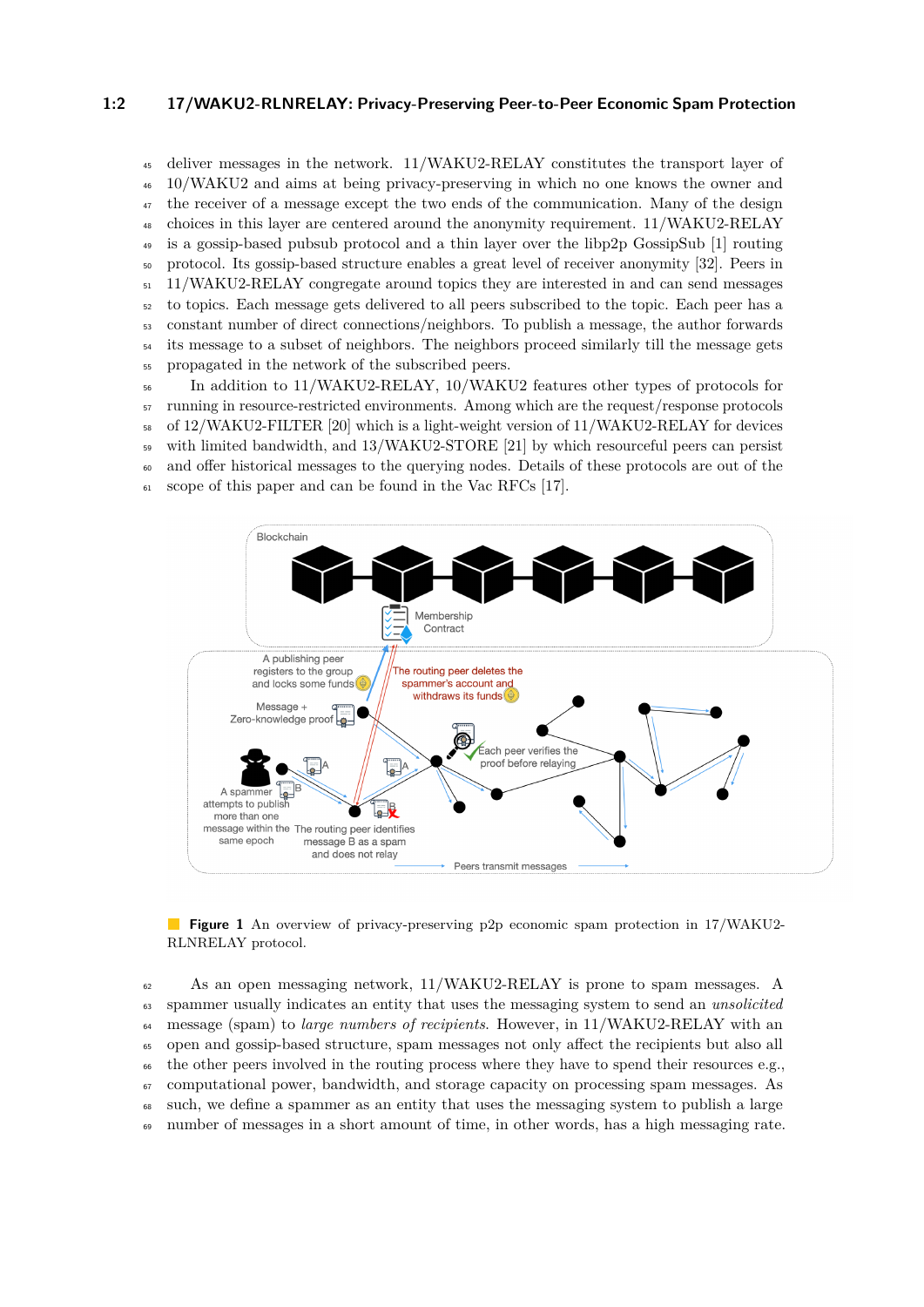#### **J. Open Access and J. R. Public 1:3**

 $\frac{1}{70}$  We define messages issued in this way as spam. Furthermore, this definition disregards the  $_{71}$  intention of the spammer as well as the content of the message and the number of intended

recipients.

 The state-of-the-art p2p spam protection techniques for messaging systems i.e., *Proof of Work* (POW) [\[27\]](#page-12-6) deployed by e.g, Whisper [\[2\]](#page-11-2) and *Peer scoring* [\[7\]](#page-11-3) method adopted by libp2p are not suitable for resource-constrained environments and also demonstrate privacy issues. The PoW technique imposes a high computational cost for messaging hence devices  $\eta$  with limited resources won't be able to participate and benefit from the messaging system. The peer scoring method is prone to censorship and is also subject to inexpensive attacks where the spammer can send bulk messages by deploying millions of bots. The centralized spam protection methods exhibit privacy issues where they usually ask users to disclose and commit to some piece of personally identifiable information e.g., phone number and email <sup>82</sup> address at the registration time. In addition to this, the central provider is aware of messages owned and received by a particular user which is against privacy.

<sup>84</sup> The economic-incentive spam protection mechanism of 17/WAKU2-RLNRELAY aims at coping with the aforementioned issues where

**1.** It suits **p2p** systems and does not rely on any central entity.

 **2.** It is **efficient** i.e., with no unreasonable computational, storage, memory, and bandwidth requirement, as such, it fits the network of *heterogeneous* peers with limited resources.

 **3.** It respects users' **privacy** unlike reputation-based and centralized methods. It also allows identification and removal of spammers while not requiring personally identifiable information from the participants.

 **4.** It deploys **economic-incentives** to contain spammers' activity. Namely, there is a financial sacrifice for those who want to spam the system. This disincentives spam activity. Additionally, there is financial incentive to monitor the network for spam and remove the offending user.

 At a high level, 17/WAKU2-RLNRELAY guarantees no one can publish more than a certain number of messages, namely, *M* messages per epoch, without being financially charged. In addition to financial punishment, the spammer gets removed from the network and will not be able to publish further messages. In 17/WAKU2-RLNRELAY, we set *M* to 100 1. The epoch can be every second, as defined by UTC date-time  $\pm 20s$ . The margin of  $\pm 20$  seconds is to account for the network transmission delay. Nevertheless, the values for *M* and epoch are not fixed and can be configured according to the application's needs.

## **2 Related Work**

 The studies around spam protection resulted in the development of various techniques and methods. However, each has its own trade-offs and use-case limitations. An overview of the state-of-the-art spam prevention methods is presented below. In this overview, we distinguish between techniques that are targeted for centralized messaging systems and those for p2p ecosystems.

# **2.1 Centralized Messaging Systems**

 In traditional centralized messaging systems, spam usually signifies unsolicited messages sent in bulk or messages with malicious content like malware. Protection mechanisms generally aim at making it expensive and difficult for the user to register or to send bulk messages. Such techniques include: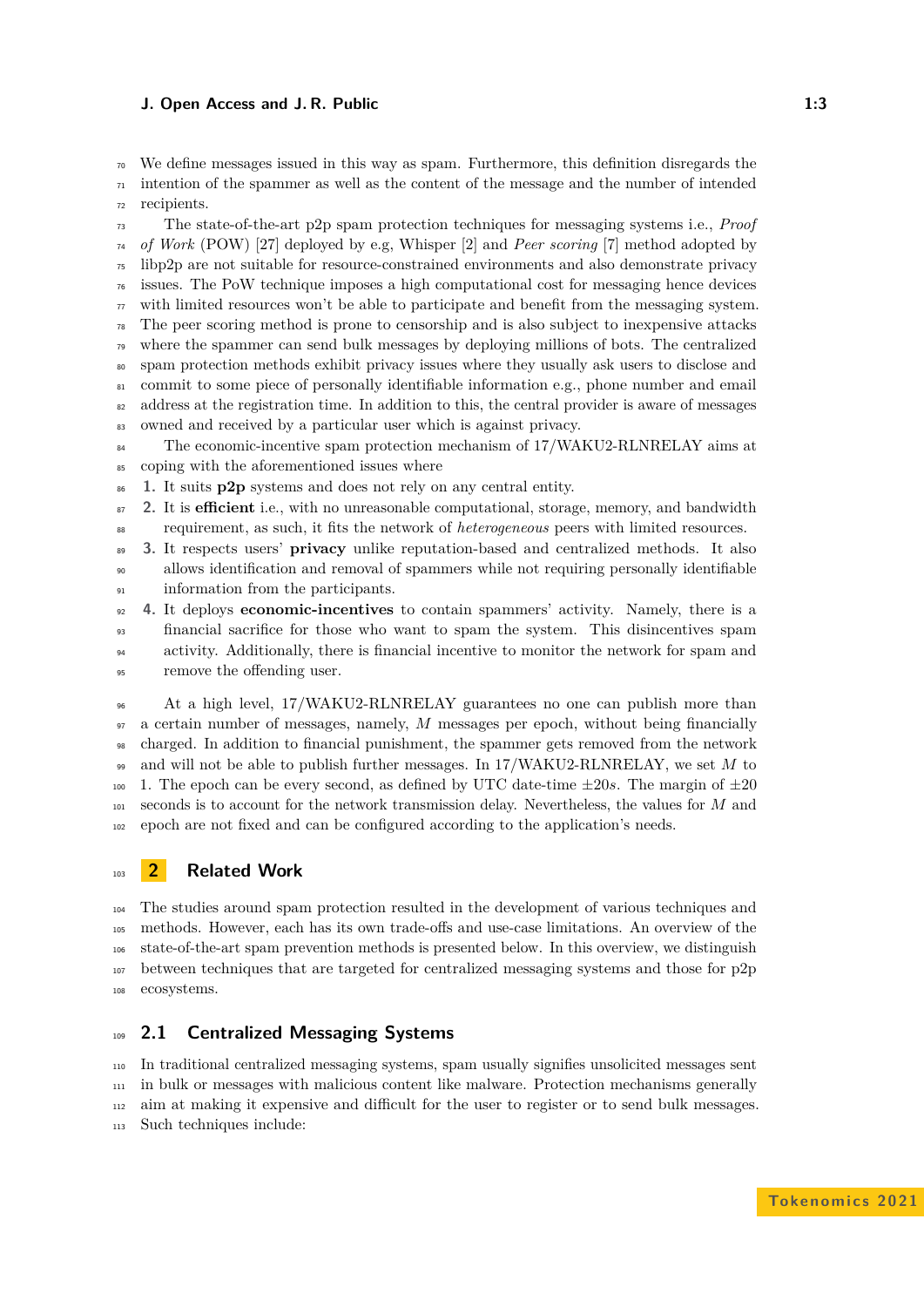#### **1:4 17/WAKU2-RLNRELAY: Privacy-Preserving Peer-to-Peer Economic Spam Protection**

 $_{114}$  Authentication through some piece of personally identifiable information e.g., phone number.

- Checksum-based filtering to protect against messages sent in bulk.
- Challenge-response systems.
- Content filtering on the server or via a proxy application.

 These methods exploit the fact that the messaging system is centralized and a global view of the users' activities is available based on which spamming patterns can be extracted and defeated accordingly. Moreover, users are associated with an identifier e.g., a username which enables the server to profile each user e.g., to detect suspicious behavior like spamming. Such profiling possibility is against user anonymity and privacy and is easier to censor.

 Among the techniques enumerated above, authentication through phone numbers is a somewhat economic incentive measure as providing multiple valid phone numbers will be expensive for the attacker. Notice that while using an expensive authentication method can reduce the number of accounts owned by a single spammer, cannot address the spam issue entirely. This is because the spammer can still send bulk messages through one single account. For this approach to be effective, a centralized mediator is essential. That is why such a solution would not fit decentralized and p2p environments where no central control exists.

## **2.2 P2P Systems**

 The state-of-the-art p2p spam prevention methods in messaging systems are *Proof of Work (POW)* [\[27\]](#page-12-6) deployed by e.g., Whisper [\[2\]](#page-11-2) and *Peer scoring* [\[7\]](#page-11-3) method (namely reputation- based approach) adopted by libp2p. However, each of these solutions has its own shortcomings for real-life use-cases as explained below.

#### **2.2.1 Proof of work**

 The idea behind the Proof Of Work (POW) [\[27\]](#page-12-6) is to make messaging a computationally costly operation hence lowering the messaging rate of all the peers including the spammers. Specifically, the message publisher has to solve a puzzle and the puzzle is to find a nonce such that the hash of the message concatenated with the nonce has at least *z* leading zeros.  $142 \text{ z}$  is known as the difficulty of the puzzle. Since the hash function is one-way, peers have to brute-force to find a nonce. Hashing is a computationally heavy operation so is brute force. While solving the puzzle is computationally expensive, it is comparatively cheap to verify the solution.

 POW is also used as the underlying mining algorithm in Ethereum and Bitcoin blockchain. There, the goal is to contain the mining speed and allow the decentralized network to come to a consensus, or agree on things like account balances and the order of transactions.

 While the use of POW makes perfect sense in public blockchains such as Ethereum and Bitcoin, it shows practical issues in heterogeneous p2p messaging systems with resource- restricted peers. Some peers won't be able to carry the designated computation and will be effectively excluded. Such exclusion showed to be practically an issue in applications like Status [\[24\]](#page-12-7), which used to rely on POW for spam protection, to the extent that the difficulty level had to be set close to zero.

## **2.2.2 Peer Scoring**

The peer scoring method [\[7\]](#page-11-3) that is utilized by libp2p is to limit the number of messages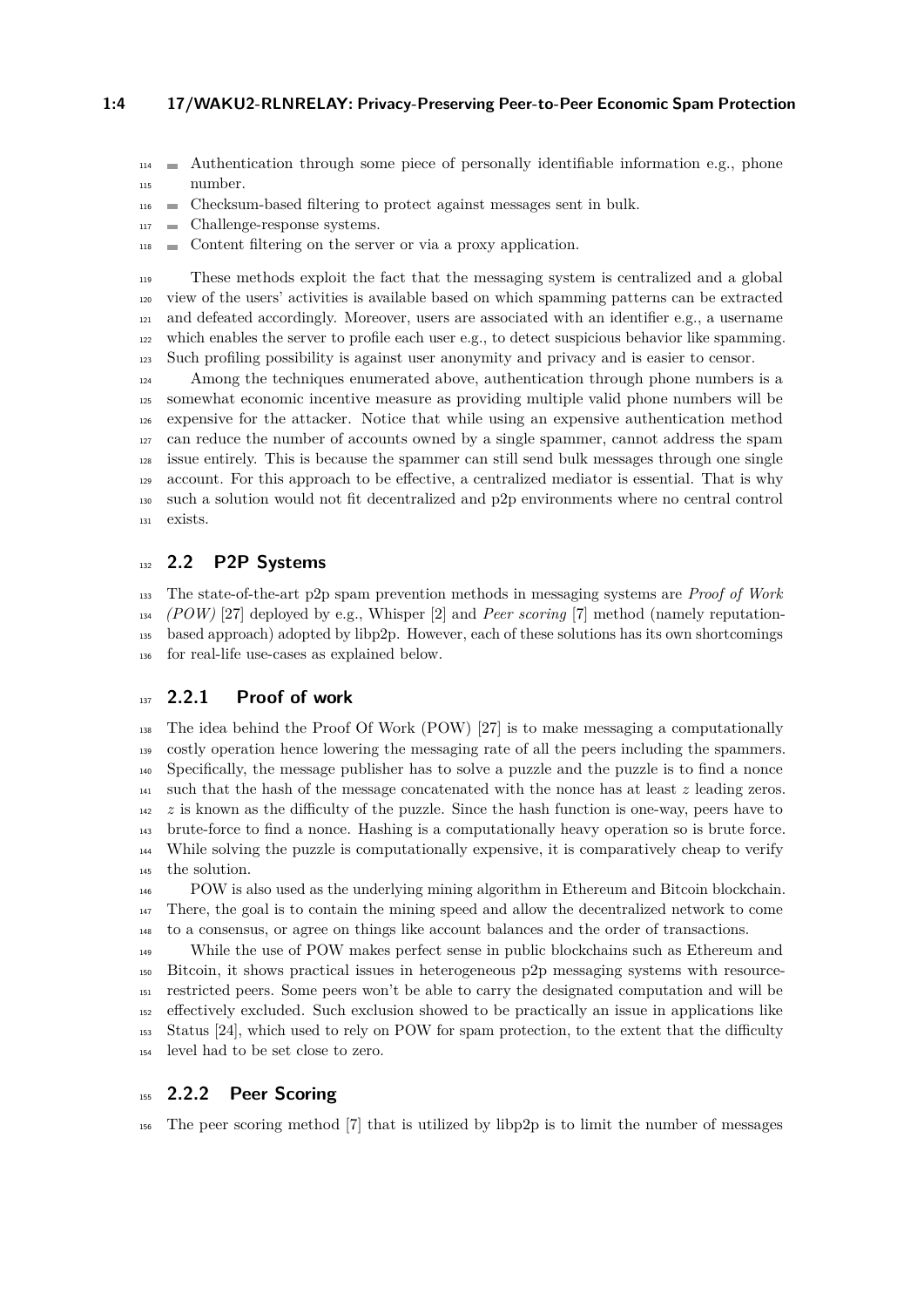#### **J. Open Access and J. R. Public 1:5**

 issued by a peer in connection to another peer. That is each peer monitors all the peers to which it is directly connected and adjusts their messaging quota i.e., to route or not route their messages depending on their past activities. For example, if a peer detects its neighbor 160 is sending more than *x* messages per month, can drop its quota to  $z \cdot x$  where *z* is less than one. The shortcoming of this solution is that scoring is based on peers' local observations and the concept of the score is defined in relation to one single peer. This leaves room for attacks 163 where a spammer can make connections to *k* peers in the system and publishes  $k \cdot (x - 1)$  messages by exploiting all of its *k* connections. Another attack scenario is through botnets consisting of a large number of e.g., a million bots. The attacker rents a botnet and inserts each of them as a legitimate peer to the network and each can publish *x* − 1 messages per month [\[10\]](#page-11-4). Another issue with the peer scoring method is that it is prone to censorship where malicious peers give arbitrary scores to their direct connections to make them look like spammers and prevent their messages from reaching the rest of the network.

#### **3 Preliminaries**

#### **3.1 Semaphore**

 Semaphore [\[29\]](#page-12-8) is a zero-knowledge signaling framework on Ethereum. It allows a set of users to broadcast arbitrary signals (where signal is any value like a string, vote, etc.) while proving they are among a group of authorized users without disclosing their identities. Use-cases of Semaphore are anonymous authentication and private voting. It also utilizes external nullifiers to prevent double-signaling. External nullifier can be seen as a voting booth where each user can only cast one vote [\[23\]](#page-12-9). Casting a second vote for the same booth will be rejected. Similarly, each signal is bound to an external nullifier, and each group member is allowed to signal only once for that external nullifier. While nullifiers can limit the signal rate per user, there is no way to identify and remove users who violate this rate limit. In an attempt to address this shortcoming, an extended version using Shamir Secret Sharing (SSS) [\[31\]](#page-12-10) has been proposed. In the extended variant [\[4\]](#page-11-5), if a user attempts more than one signal for the same external nullifier, it reveals its identity/private key by which it has registered to the group. As such, the identified identity key can be removed from the group and the user won't be able to signal any more. The removed user will be also financially punished. The user initially deposits some fund when joining the group, and the fund will be rewarded to anyone who identifies double signaling of that user.

#### <span id="page-4-0"></span>**3.2 Semaphore with Shamir Secret Sharing**

 In this section, we present an overview of the extended version of Semaphore that utilizes Shamir secret sharing [\[31\]](#page-12-10) to enable identification of spammers.

 $F_{191}$  Each member has a private key *sk* and a public key  $pk = H(sk)$  where *H* is a Cryp- tographic hash function. These are also called identity key and the identity commitment, respectively. The list of group members are stored in an *Identity Commitment Tree* which is 194 a Merkle tree whose leaves are members public keys. The root of tree is denoted by  $\tau$ . The membership of a user in the identity commitment tree is proven by providing a branch of the tree that connects the root to that leaf corresponding to the user's *pk*. This branch is called *authentication path* and we denote it by *auth*. The tree is stored on a smart contract deployed on the Ethereum blockchain. Each user additionally needs to deposit some funds in the contract at the time of registration.

Signaling is bound to a publicly known *external nullifier* denoted by ∅. When publishing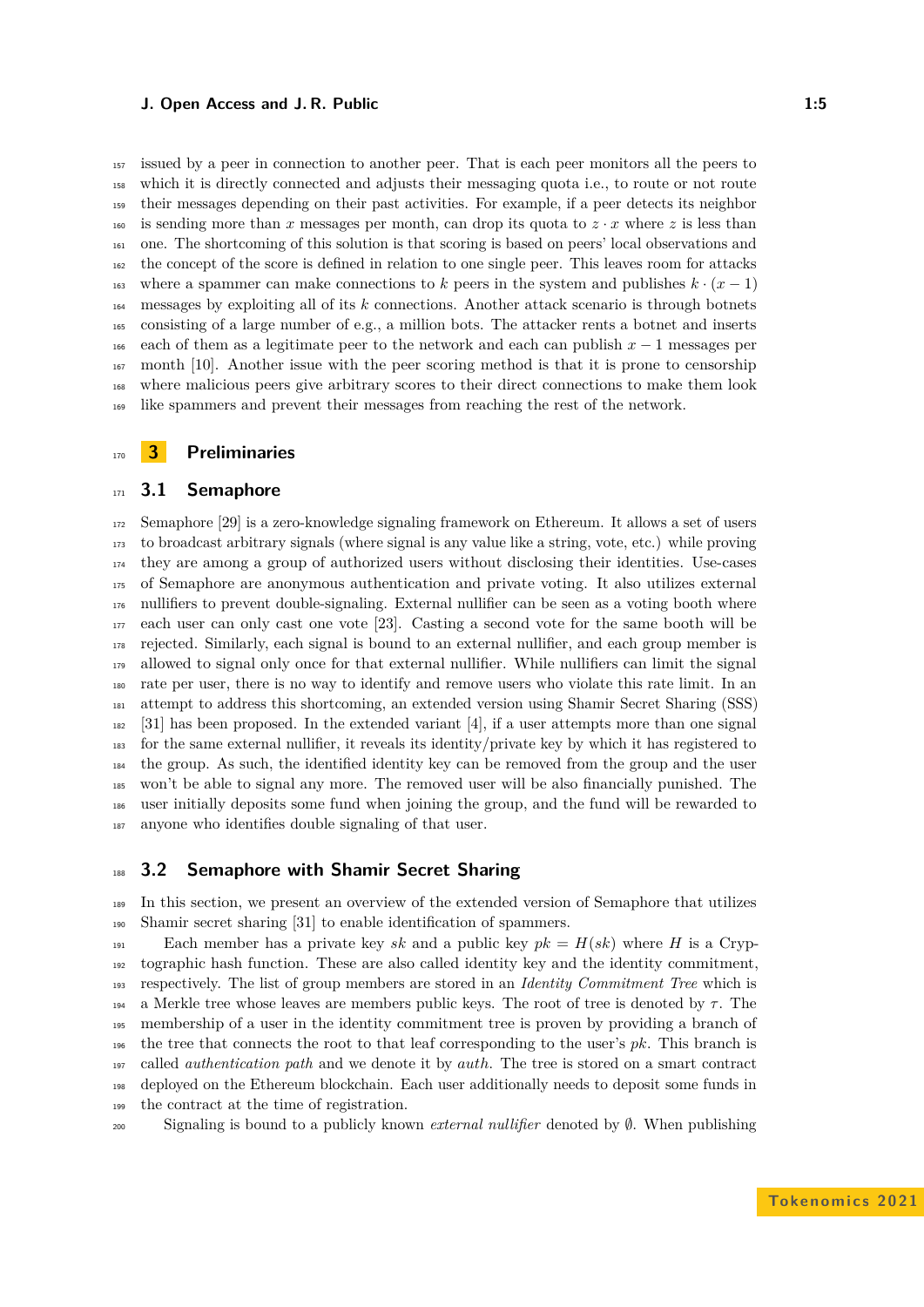#### **1:6 17/WAKU2-RLNRELAY: Privacy-Preserving Peer-to-Peer Economic Spam Protection**

 $_{201}$  signal *m*, a group member utilizes  $(2,n)$ -Shamir secret sharing to derive a share  $(x, y)$  of its

202 private identity key *sk* where  $x = H(m)$  and  $y = sk + H(sk, \emptyset) * x$ .  $(x, y)$  will be published alongside with the signal *m*.

204 The publishing user also calculates an *internal nullifier*  $\phi$  as  $\phi = H(H(sk, \emptyset))$  and publishes it together with the signal *m*. Finally, a user needs to prove in zero-knowledge manner that

- **1.** its secret key *sk* belongs to the identity commitment tree namely i.e., provides proof of membership.
- 209 **2.**  $(x, y)$  is a valid share of its identity key
- 210 **3.** the internal nullifier  $\phi$  is correctly calculated

 The above items are proven through zkSNARKs where the circuit represents the afore- mentioned constraints. The public inputs to the zero-knowledge proof system are the external <sup>213</sup> nullifier  $\emptyset$ , internal nullifier  $\phi$ , the share of identity secret key  $(x, y)$  and the tree root *τ*  whereas the private inputs provided by the message owner are the identity secret key *sk* and the authentication path *auth*. In 17/WAKU2-RLNRELAY, we utilize Groth16[\[28\]](#page-12-11) for the proof system. The parameter generation is done through a multi-party setup [\[30,](#page-12-12) [16,](#page-12-13) [6,](#page-11-6) [14\]](#page-11-7). 217 The user submits its signal *m*, identity key share  $(x, y)$  and internal nullifiers  $\phi$  to the contract to be stored and accessible by the rest of group members. In fact the contract maintains the state of all the group signals together with all the metadata that can be used to identify double signaling. If a user attempts two different signals for the same external  $_{221}$  nullifier  $\emptyset$ , their internal nullifiers will collide, which signifies a double signaling attempt. Furthermore, the two shares of the user's identity key can be used to reconstruct its *sk* and  $_{223}$  remove the user from the group. The  $sk$  reconstruction stems in the fact that each line (polynomial of degree 1) can be uniquely reconstructed by using two distinct points on it. In the case of double signaling, the spammer reveals two distinct shares  $(x, y)$  and  $(x', y')$  on  $_{226}$  line  $y = sk + H(sk, \emptyset) * x$ , which enables the reconstruction of the line and its evaluation at  $x = 0$  which is *sk*. The user who reconstructs the *sk* also gets rewarded by a portion of the slashed user's stake. This can be done by passing the recovered *sk* to a function of the contract.

## **4 Construction**

 In this section, we describe the flow of the economic-incentive spam detection mechanism in 17/WAKU2-RLNRELAY from the viewpoint of a single peer. An overview of this flow is provided in Figure [2.](#page-7-0)

## **4.1 Overview of 17/WAKU2-RLNRELAY vs Semaphore**

 17/WAKU2-RLNRELAY adopts the extended variant of Semaphore which provides the additional capability of identifying spammers. However, further adjustments are required to make it fit a p2p routing system. Following is the list of these adjustments that mainly affect the state of the contract as detailed next.

 **1.** In 17/WAKU2-RLNRELAY the state of the contract keeps a simple ordered list of users' identity commitments (instead of Merkle tree) and the Merkle tree is kept off-chain by individual peers. This is in contrast to the original setting of Semaphore where the contract holds the entire commitment tree. The reason for this design shift is to mitigate the significant computational cost/ gas consumption associated with member insertion and deletion which is logarithmic in the number of registered members. While the cost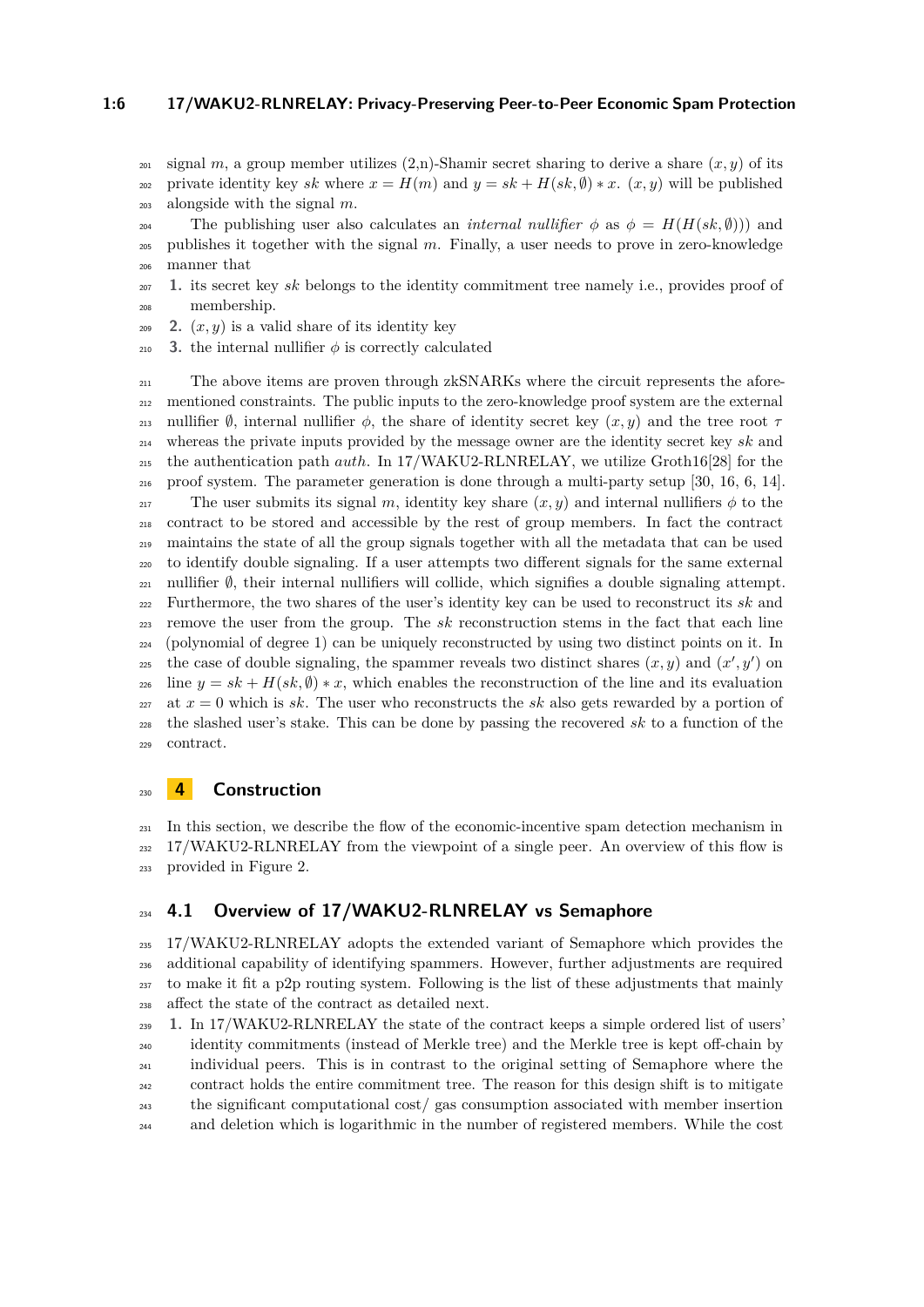#### **J. Open Access and J. R. Public 1:7** and  $\overline{a}$  1:7

 associated with insertion in Semaphore could be amortized by using batch insertion, this solution is not applicable on the deletion since deletion affects random leaves of the tree which cannot be necessarily batched together. 17/WAKU2-RLNRELAY mitigates this problem as insertion and deletion modify a single item of the list.

 **2.** In 17/WAKU2-RLNRELAY, users' messages and their metadata are not stored in the contract which is in contrast to Semaphore. In 17/WAKU2-RLNRELAY messages are stored off-chain and are distributed through the 11/WAKU2-RELAY routing protocol. It has the benefits of ) having higher massage propagation speed and  $1$ ) being more economic (messaging is for free) as opposed to the on-chain message store. In the on- chain message storage of Semaphore, published messages will not be visible until blocks containing those message transactions get mined. This results in an unnecessary and undesirable delay which is not acceptable for messaging systems with 1.1 million messages per second [\[26\]](#page-12-14). In an attempt to address this issue, 17/WAKU2-RLNRELAY decouples the message propagation and storage from the contract state and provides a p2p and off-chain medium for message transportation i.e., 11/WAKU2-RELAY [\[19\]](#page-12-15) and storage i.e., 13/WAKU2-STORE [\[21\]](#page-12-4). The off-chain storage, adopted by 17/WAKU2-RLNRELAY, has another advantage of being more economic. That is it saves the financial cost (related to the gas consumption) associated with message insertion into the contract state. This cost for one-time messaging scenarios like voting systems can be tolerable, however, it is far from practical in a messaging application where there are millions of messages transmitted per second [\[26\]](#page-12-14).

 Due to these adjustments, sending messages in 17/WAKU2-RLNRELAY is for free i.e., does not need gas consumption. Furthermore, message transmission is not affected by the underlying blockchain and its consensus layer. Such separation allows utilization of various optimization techniques on the message transmission delay which would be otherwise impossible due to reliance on the blockchain.

## **4.2 Setup and Registration**

 A peer willing to publish a message is required to register. Registration is moderated through a smart contract deployed on the public Ethereum blockchain. The state of the contract contains the list of registered members' public keys. An overview of registration is illustrated in Figure [2.](#page-7-0)

 For the registration, a peer creates its identity private key *sk* and its commitment *pk* =  $H(sk)$  and sends a transaction to the contract to registers its identity commitment *pk*  in the group. The transaction also transfers the *v* amount of Ether to the contract. This amount is deposited on the contract to prevent spam activity.

## **4.3 Maintaining the identity commitment tree**

 The construction and maintenance of the identity commitment tree, unlike the original proposal of Semaphore [\[29\]](#page-12-8), is delegated to the peers. As we previously mentioned, the reason is that the cost associated with member deletion and insertion is high and unreasonable. As such, each peer needs to build the tree locally and listens to the contract's events i.e., peer insertion and deletion and updates its tree accordingly.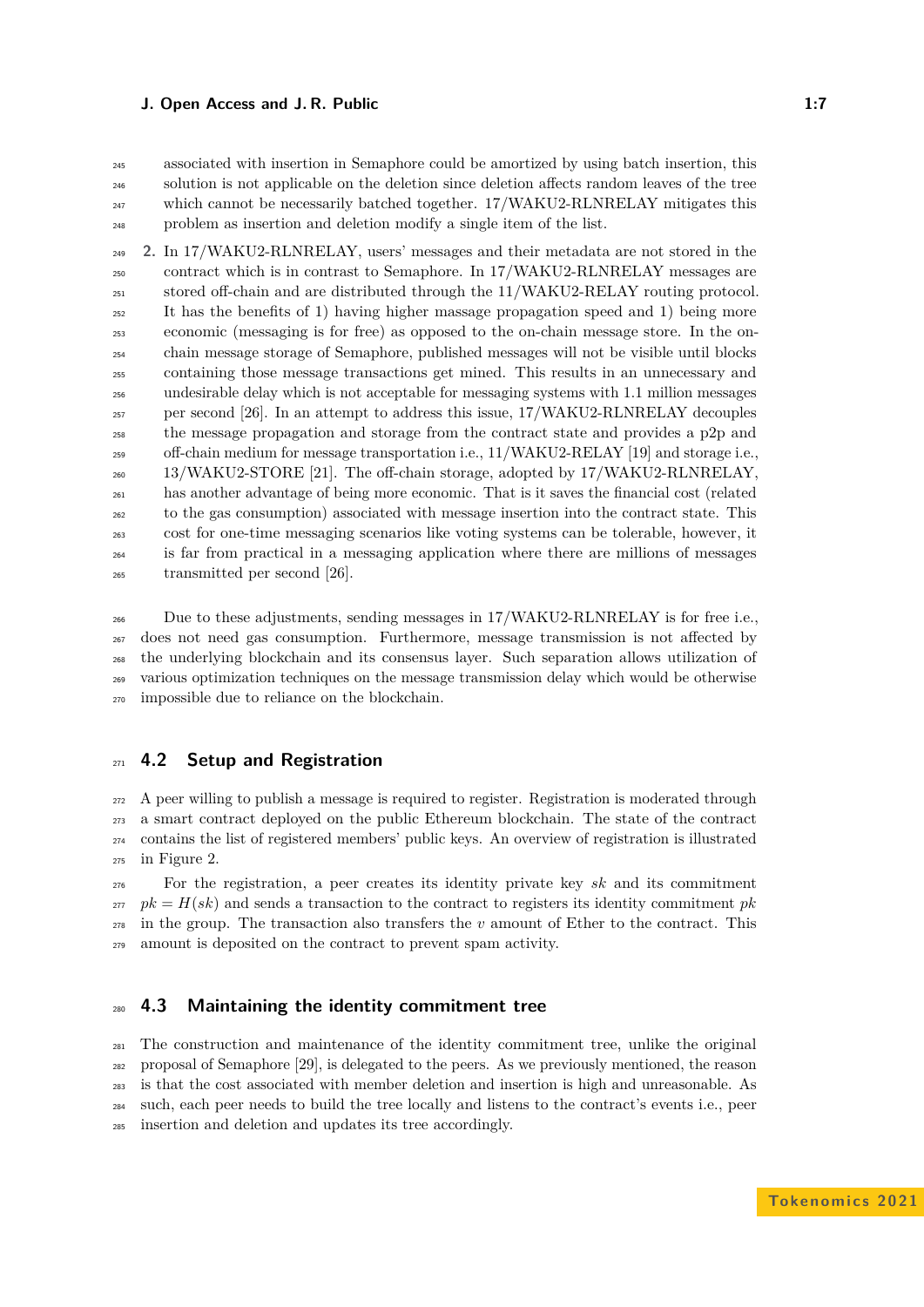#### **1:8 17/WAKU2-RLNRELAY: Privacy-Preserving Peer-to-Peer Economic Spam Protection**

<span id="page-7-0"></span>

**Figure 2** Overview of registration process.

## **4.4 External nullifier**

 We use *epoch* as the external nullifier which is defined as the number of *T* seconds that elapsed since the Unix epoch. The *epoch* is incremented every *T* seconds and is calculated as  $epoch = UnixEpoch/T$  where  $UnixEpoch$  is the number of seconds since the Unix epoch. Each peer locally keeps track of the current *epoch*. Peers are allowed to publish one message per *epoch*.

## **4.5 Publishing**

 Each peer is allowed to send one message *m* per *epoch* without being slashed/financially punished. The financial punishment is that the fund deposited by the spammer is rewarded to the peer reporting spammer's activity. In order to prove that the peer is not a spammer and has not violated the messaging rate for the current epoch, the peer is required to generate some metadata and send them alongside the message *m*. The metadata includes all the public inputs to the zkSNARKs as explained in [3.2](#page-4-0) i.e., a share of the peer's identity secret key i.e.,  $(x, y)$ , the internal nullifier  $φ$ , and the external nullifier  $φ = epoch$  and the root of 300 identity commitment tree  $\tau$  and zkSNARKs proof  $\pi$ . The peer then sends the message bundle  $(m,(x,y),\phi,epoch,\tau,\pi)$  to its direct connections as instructed by the routing algorithm i.e., 11/WAKU2-RELAY. An overview of the publishing procedure is provided in Figure [3.](#page-8-0)

<sup>303</sup> Due to the privacy concerns, the publishing peers must always stay updated with the state of the group (the current members) and make sure they use the latest tree root as well as the authentication path w.r.t. that root for the proof generation. Using an old tree root allows inference about the index of the peer's *pk* in the tree hence its authentication path.

# <span id="page-7-1"></span>**4.6 Routing and Slashing**

 Peers follow the regular routing protocol of 11/WAKU2-RELAY and in addition check the metadata of each relayed message to identify and spot spam messages and slash spammers. The routing procedure is depicted in Figure [3.](#page-8-0)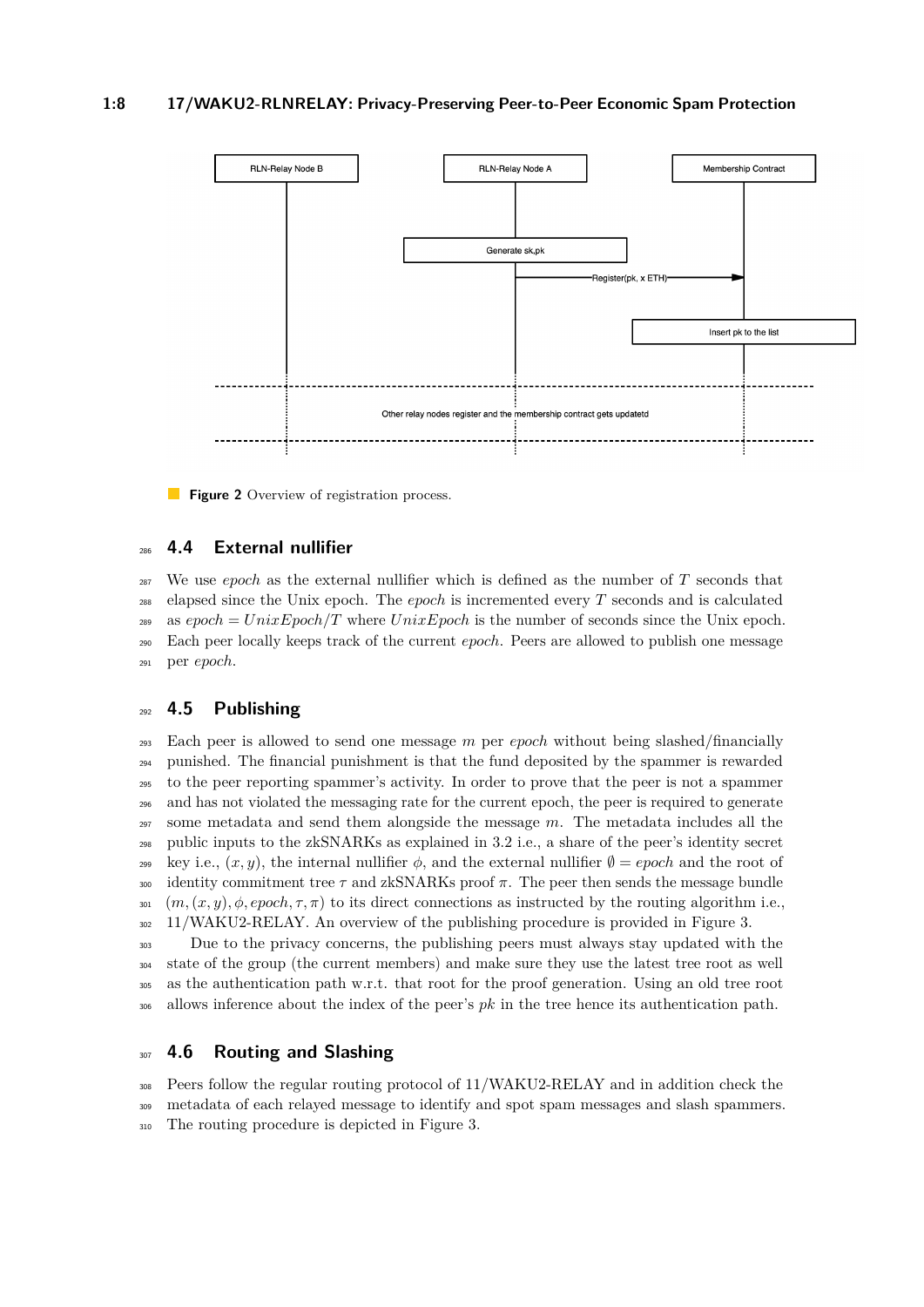## **J. Open Access and J. R. Public 1:9**

<span id="page-8-0"></span>

**Figure 3** Overview of publishing, routing and slashing.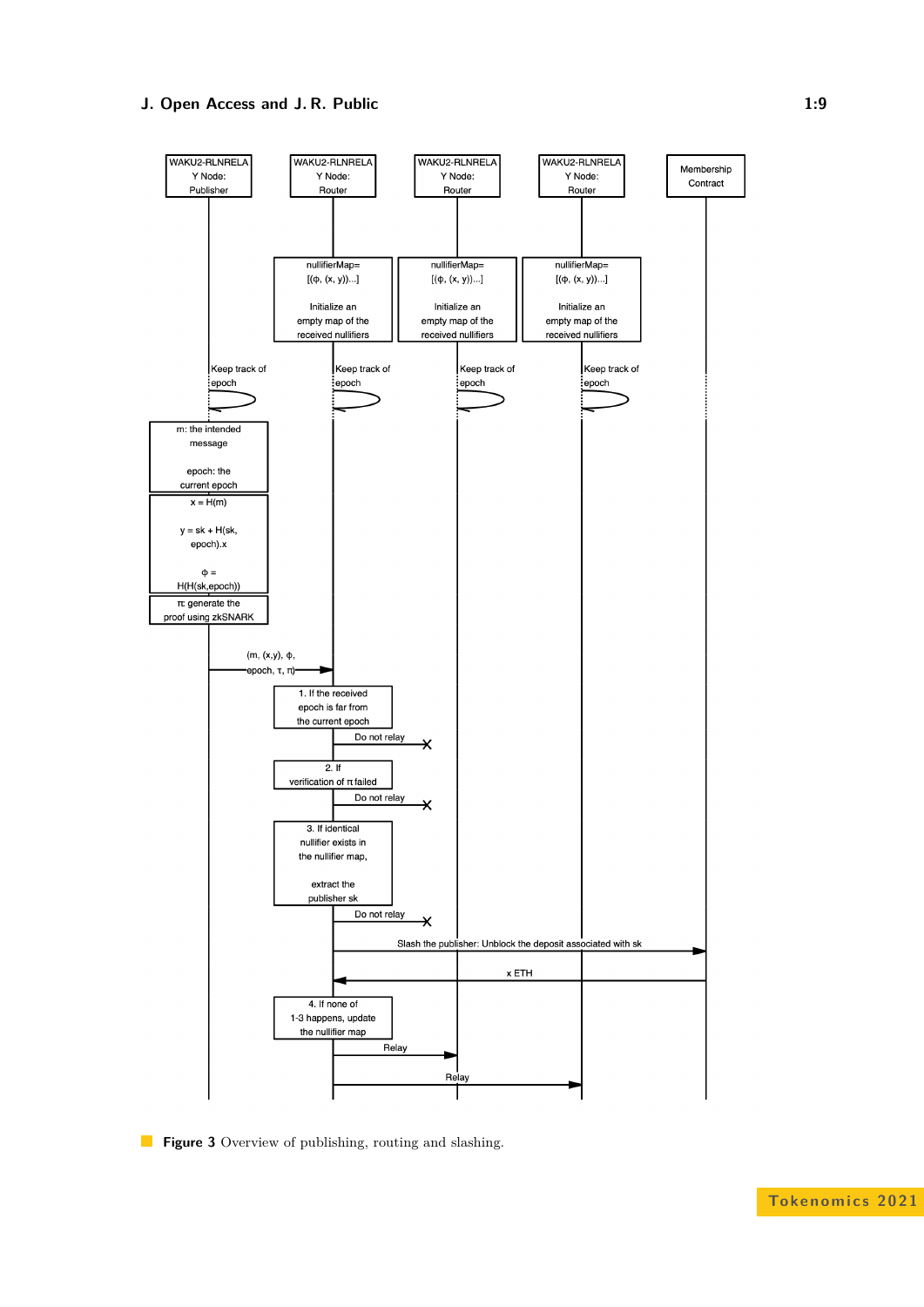#### **1:10 17/WAKU2-RLNRELAY: Privacy-Preserving Peer-to-Peer Economic Spam Protection**

- $\text{Y}_{311}$  Upon the receipt of a message  $(m,(x,y),\phi, epoch,\tau,\pi)$ , the routing peer needs to decide
- whether to route it or not. The decision relies on the following factors:
- **1.** If the *epoch* value attached to the message has more than *T hr* gap with the routing peer's current epoch, the message is considered invalid and must be dropped. This is to prevent a newly registered peer from spamming the system by messaging for all the past epochs.
- 316 **2.** The message must contain valid proof  $\pi$  that gets verified by the routing peer.
- **3.** The messaging rate is no violated.
- If the preceding checks are passed successfully, then the message is relayed. In case of invalid proof, the message is dropped. If spamming is detected, the publishing peer gets slashed.
- In order to identify spam messages, each routing peer keeps a local record of the identity  $\frac{321}{221}$  key share  $(x, y)$  and the internal nullifier  $\phi$  of all of its valid incoming message bundles for <sup>322</sup> the past *Thr* epochs. This list is called nullifier map. The routing peer checks every new message against this list to spot spam messages. This list does not have to capture the entire history because any incoming message whose epoch is older than the last *Thr* epochs is discarded by default (as explained in item 1 of section [4.6\)](#page-7-1). The routing peer utilizes this list to locally identify spam messages and spammers as follows.
- **1.** The routing peer first verifies the  $\pi$  and discards the message if not verified.
- **2.** It checks for the presence of another past message with identical internal nullifier i.e., *φ*. If nothing is found, then the message gets relayed, otherwise:
- **a.** If the identity share i.e.,  $(x', y')$  of the older message is different from the incoming  $m$ essage share i.e.,  $(x, y) \neq (x', y')$ , then slashing takes place
- 332 **b.** If  $(x, y) = (x', y')$ , then the message is a duplicate and should be discarded.

 There is a possibility of race condition to slash an identified spammer. The race happens when a peer submits the identified identity key of the spammer to the contract in plain format and at the same time, another peer observes and copies the same information to reclaim the spammer's fund. This yields a race issue. To avoid this, the commit and reveal technique can be utilized, i.e., the routing peer sends a commitment to the spammer's identity key (instead of the plain identity key) to the contract so that no one else can replicate and reclaim it. Later it opens the commitment and reveals its knowledge of the spammer's identity key.

## **5 Performance Evaluation**

# **341 <b>5.1** Computation overhead

 17/WAKU2-RLNRELAY utilizes the RLN library [\[5\]](#page-11-8) for identity key generation and com- mitment, Shamir secret sharing, zkSNARKs circuit representation, proof generation, and verification. The underlying Elliptic Curve is BN254 and the instantiated hash function is Poseidon with the security level of 128 bits. According to the benchmarking report [\[15\]](#page-11-9), for a  $_{346}$  group size of  $2^{32}$  (Merkle tree depth of 32) the proof generation on an iPhone 8 takes almost 0*.*5 seconds. This is sufficiently fast for many messaging applications, but may not be low enough for e.g. real-time communications.

## **5.2 Storage overhead**

 A peer has to persist its identity key as well as the prover and verification keys. The former 351 is of size 32 bytes and the latter is  $\approx 3.89$  MB [\[15\]](#page-11-9). Furthermore, for a group of size *N*, each 352 peer has to dedicate  $2N - 1.H$  (*H* is the hash size (Poseidon hash function)) storage space <sup>353</sup> to maintain the Merkle tree. Let  $N = 2^{32}$  and Hash output be  $32 = 2^5$  bytes. Under this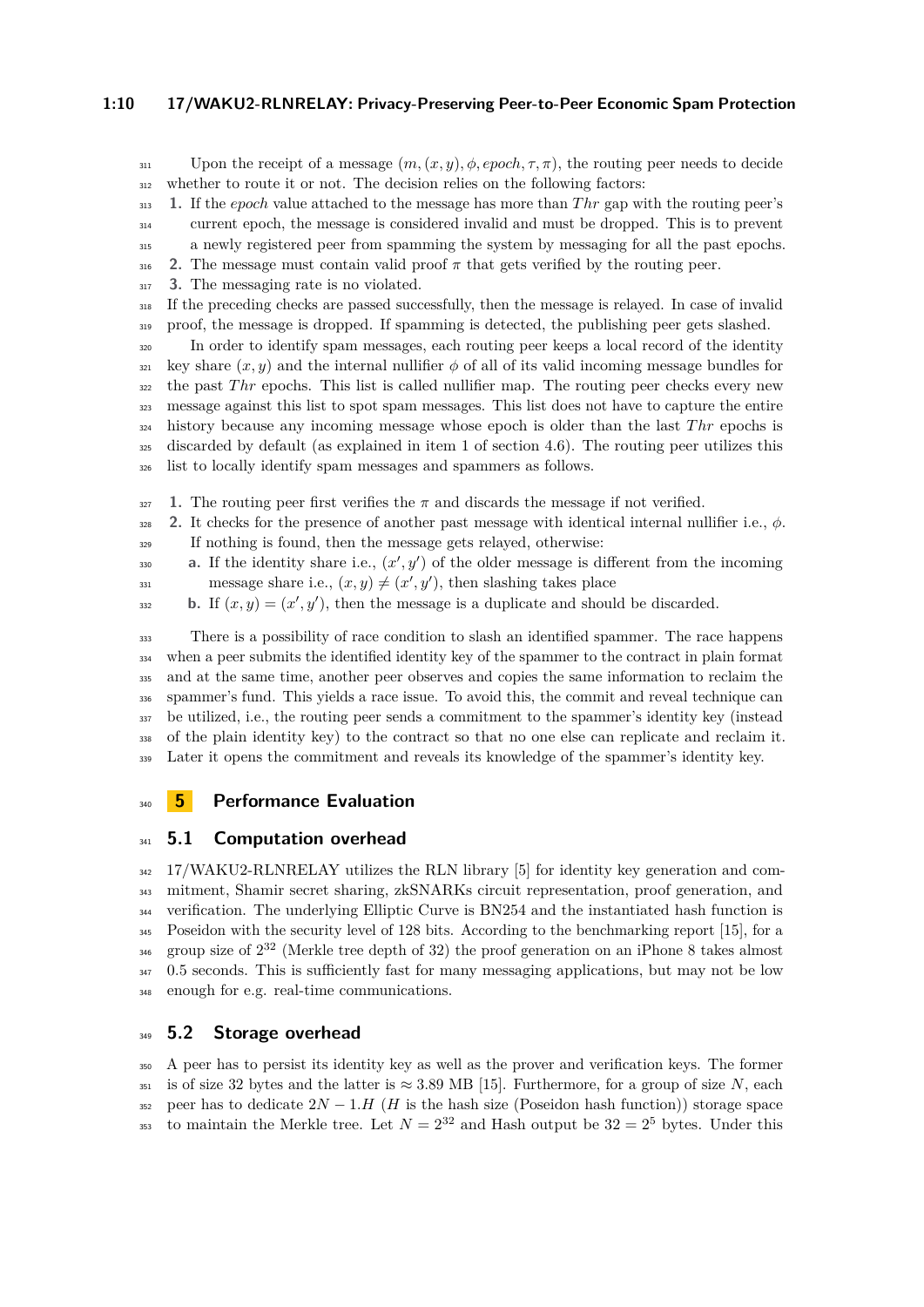#### **J. Open Access and J. R. Public 1:11** 1:11

ss4 setting, the size of the Merkle tree would be  $(2 \times 2^{32} - 1) \times 32 \approx 2^{38}B \approx 2^8$  GB. For smaller 355 size groups e.g.,  $N = 128$  the tree size drops to almost 8 Kilobytes. In section [6.1,](#page-10-0) we will discuss potential solutions that can reduce the storage requirement.

## **6 Conclusion, Future Work and Open Problems**

 17/WAKU2-RLNRELAY is a routing protocol that features privacy-preserving economic spam protection through rate-limiting nullifiers. The idea is to financially discourage peers from publishing more than one message per epoch. In specific, exceeding the messaging rate results in a financial charge. Those who violate this rule are called spammers and their messages are spam. The identification of spammers does not rely on any central entity. Also, the financial punishment of spammers is cryptographically guaranteed. In this solution, privacy is guaranteed since 1) Peers do not have to disclose any piece of personally identifiable information in any phase i.e., neither in the registration nor in the messaging phase 2) Peers can prove that they have not exceeded the messaging rate in a zero-knowledge manner and without leaving any trace to their identity public keys. Furthermore, it imposes light computational overhead to the routing peers which makes it suitable for resource-limited devices. The proof generation time, as the most recurring and expensive operation in this  $\sigma_3$  design, is almost half a second [\[15\]](#page-11-9) for a group of  $2^{32} \approx 4$  billion peers.

## <span id="page-10-0"></span>**6.1 Future Work**

372 17/WAKU2-RLNRELAY is currently a Proof of Concept (POC), and its development is in progress. The following are some of the future work that we would like to peruse further.

 **Evaluating Merkle tree computation overhead:** We would like to evaluate the running time associated with the Merkle tree operations. Indeed, the need to locally store Merkle tree on each peer was one of the unknowns discovered during this POC and yet the concrete benchmarking result in this regard is not available.

 **Enhancing performance by off-chain solutions:** Another possible improvement is <sub>379</sub> to replace the membership contract with a distributed group management scheme e.g., through distributed hash tables. This is to address possible performance issues that the interaction with the public Ethereum blockchain may cause. For example, the registration transactions are subject to delay as they have to be mined before being visible in the state of the membership contract. This means peers have to wait for some time before being able to publish any message. The same issue exists for slashing and other smart contract related functions. The use of state-channels and optimistic Rollups are other ways to overcome transaction delays and achieve better performance.

 **Lowering the storage overhead per peer**: Currently, peers are supposed to maintain the entire tree locally and it imposes storage overhead which is linear in the size of the group [\[12\]](#page-11-10). One way to cope with this is to use the light-node and full-node paradigm in which only a subset of peers who are more resourceful retain the tree whereas the light nodes obtain <sup>391</sup> the necessary information by interacting with the full nodes. Another way to approach this problem is through a more storage efficient method [\[9\]](#page-11-11) where peers store a partial view of the tree instead of the entire tree. Despite having a partial view, peers are able to construct <sup>394</sup> and update the tree root and their authentication based on the dynamic state of the group. 395 Keeping the partial view lowers the storage complexity to  $O(log(N))$  where N is the size of the group. The use of Verkle tree [\[25\]](#page-12-16)/ polynomial commitments [\[3\]](#page-11-12) is also another path to follow. As our future work, we would like to investigate such solutions.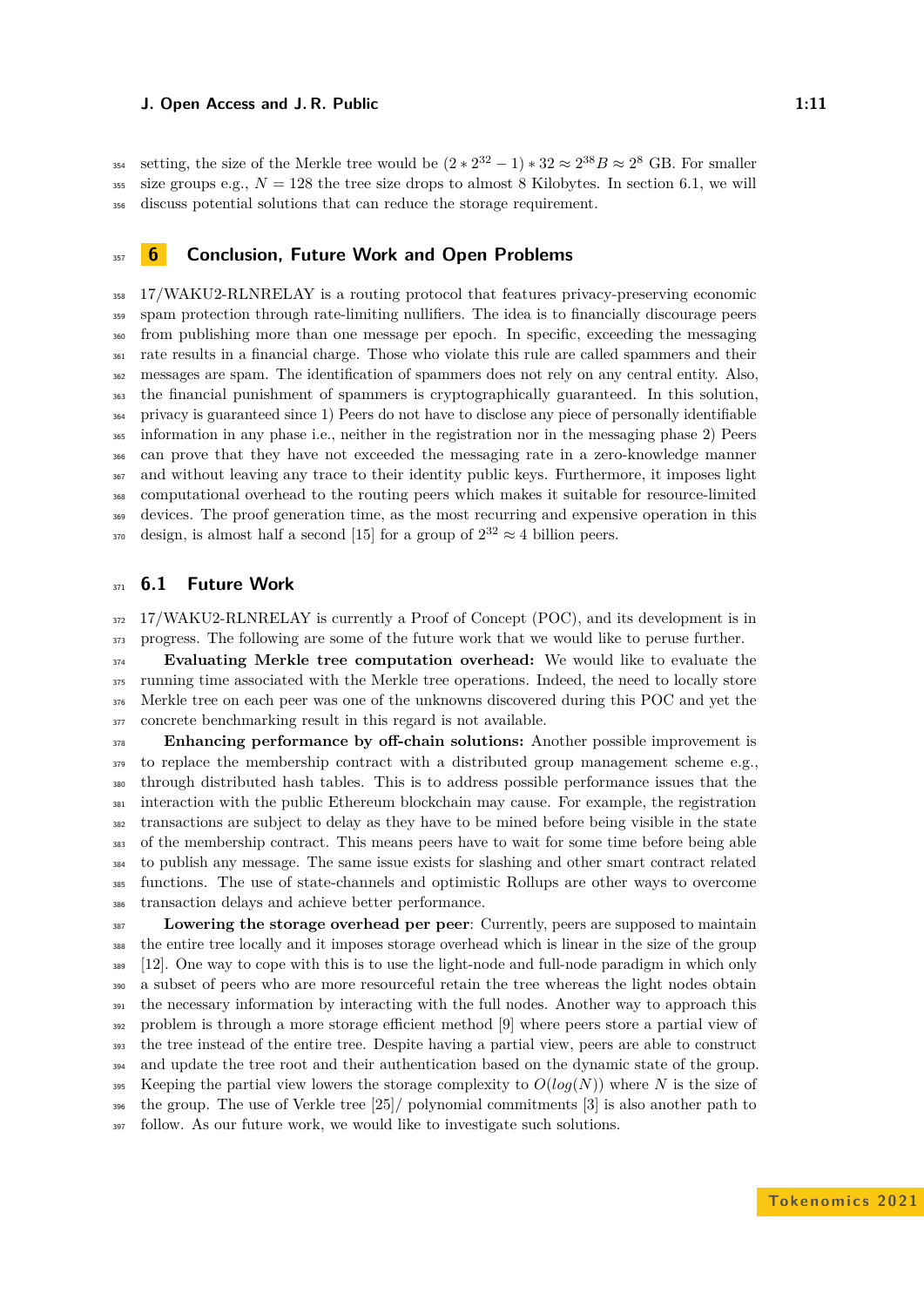#### **1:12 17/WAKU2-RLNRELAY: Privacy-Preserving Peer-to-Peer Economic Spam Protection**

 **Cost-effective way of member insertion and deletion**: Depending on Ethereum gas costs, the cost associated with 17/WAKU2-RLNRELAY membership can be more than 30 USD [\[11\]](#page-11-13). We aim at finding a more cost-effective approach. For example, using batch insertion and deletion can lower this cost to almost 15 USD. Another potential solution is to leverage layer two solutions or to migrate to alternative cost-efficient blockchains with support for smart contracts.

 **Evaluating user experience and epoch value**: The usability of a messaging protocol is heavily influenced by the messaging speed. In the case of 17/WAKU2-RLNRELAY, this is <sup>406</sup> impacted by the epoch value. While we recommend the epoch value to be 1 second  $\pm 20s$  where 20*s* is the approximated network delay, an empirical analysis is required to measure network delay as well as to assess the impact of this recommended epoch value on the messaging speed and user experience.

## **6.2 Open Problems**

 Below is the list of open problems for which no immediate solution is known hence demand more long-term research.

 **Exceeding the messaging rate via multiple registrations**: While the economic- incentive solution has an economic incentive to discourage spamming, we should note that there is still expensive attack(s) [\[13\]](#page-11-14) that a spammer can launch to break the messaging rate limit. That is, the attacker can pay for multiple legit registrations e.g., *k*, hence being able to publish k messages per epoch. We believe that the higher the membership fee is, the less probable would be such an attack, hence a stronger level of spam protection can be achieved. Following this argument, the high fee associated with the membership, which is discussed in section [6.1,](#page-10-0) can indeed be beneficial for spam prevention.

 **Escaping punishment by early withdrawal**: A spammer can escape from getting slashed <sup>422</sup> by withdrawing its fund from the contract before its spam activity gets caught. While this means the attacker burns its initial membership fund (the fee paid to register its key to the group), it allows saving the other part of the fund that can be otherwise taken by other peers for slashing.

#### **References**

- <span id="page-11-1"></span>**1** https://docs.libp2p.io/concepts/publish-subscribe/.
- <span id="page-11-2"></span>**2** https://eips.ethereum.org/eips/eip-627.
- <span id="page-11-12"></span>**3** https://ethresear.ch/t/open-problem-ideal-vector-commitment/7421/27.
- <span id="page-11-5"></span> **4** https://ethresear.ch/t/semaphore-rln-rate-limiting-nullifier-for-spam-prevention-in-anonymous-p2p-setting/5009.
- <span id="page-11-8"></span>**5** https://github.com/kilic/rln.
- <span id="page-11-6"></span>**6** https://github.com/kobigurk/phase2-bn254/tree/master/powersoftau.
- <span id="page-11-3"></span>**7** https://github.com/libp2p/specs/blob/master
- /pubsub/gossipsub/gossipsub-v1.1.mdpeer-scoring.
- <span id="page-11-0"></span>**8** https://github.com/status-im/nim-waku.
- <span id="page-11-11"></span>**9** https://github.com/vacp2p/research/blob/master/rln-research/merkle-tree-update.md.
- <span id="page-11-4"></span>**10** https://github.com/vacp2p/research/issues/44.
- <span id="page-11-13"></span>**11** https://github.com/vacp2p/research/issues/56.
- <span id="page-11-10"></span>**12** https://github.com/vacp2p/research/issues/57.
- <span id="page-11-14"></span>**13** https://github.com/vacp2p/rfc/issues/251.
- <span id="page-11-7"></span>**14** https://github.com/weijiekoh/perpetualpowersoftau.
- <span id="page-11-9"></span>**15** https://hackmd.io/tmtlmymtr5eynw2lwk9n1w?